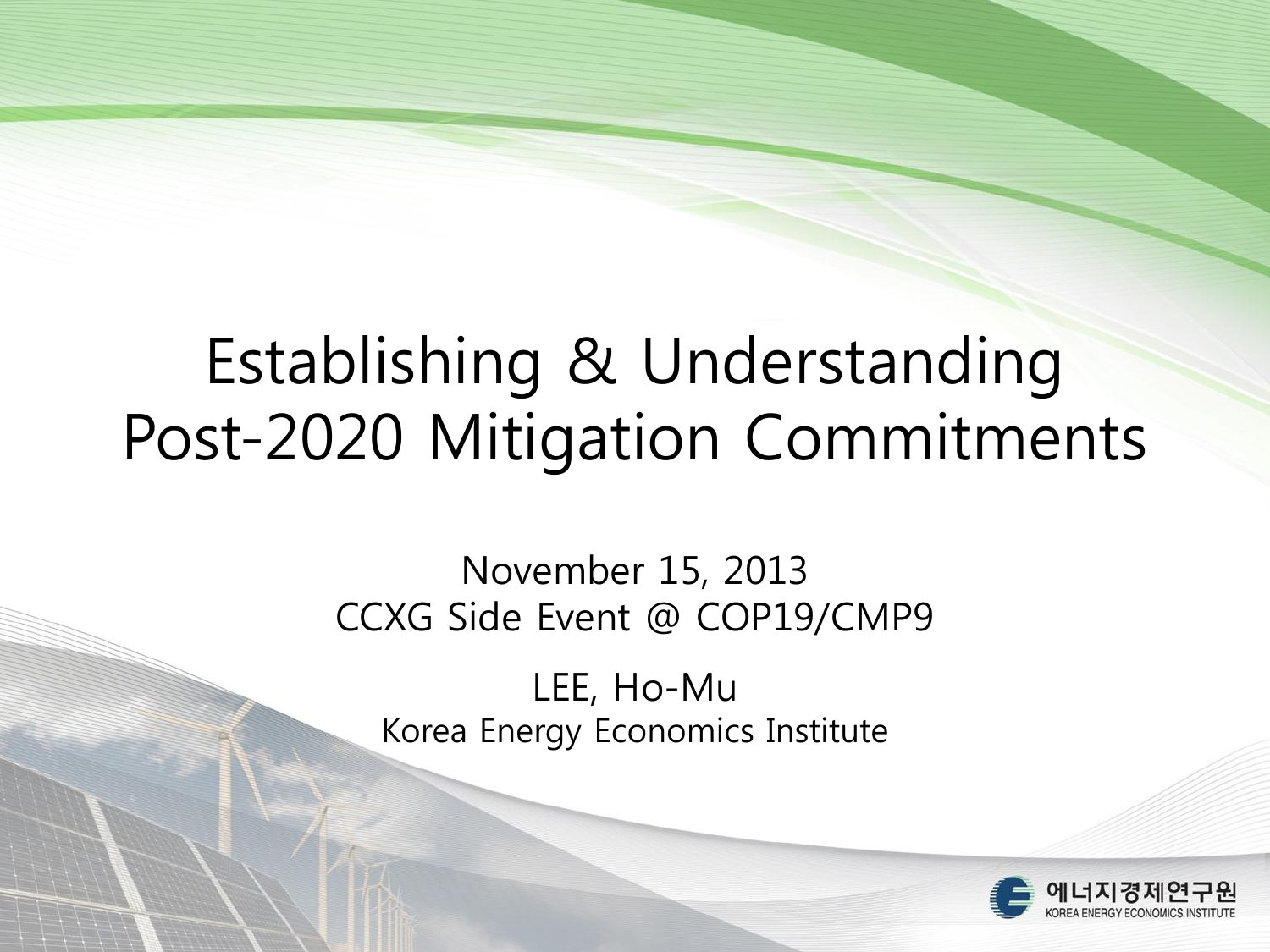### What Types of Mitigation Commitments?

- Probably similar to 2020 pledges
	- **Economy-wide targets for big emitters: absolute or relative**
	- Mitigation actions: policies and measures, sectoral actions, projects, …
- "Menu of commitments" may lack practicality
	- Hard to explicit designate a certain type for each Party particularly for a developing country
	- "Very big" emitters may signal with their choice, inviting others in similar positions to, at least, follow suit
		- **Creating consensual expectation over choice of types**
- Backstop against backtracking in terms of types If your target is economy-wide pre-2020, so be it post-2020

- 1 -

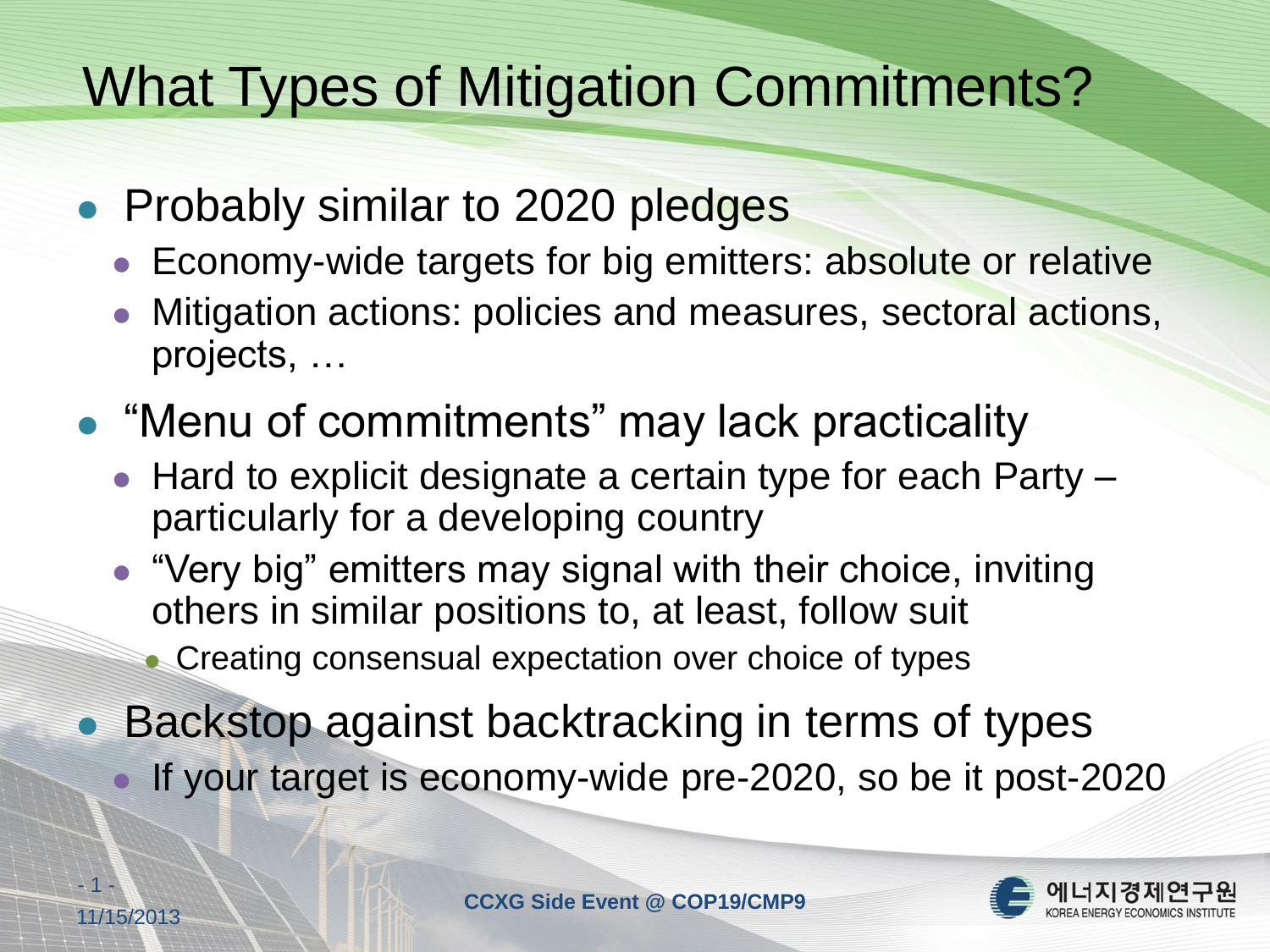#### Usefulness of Bounded Flexibility

- "Useful as long as not prescriptive"
	- Preventing revival of Cancún-style wild wild west
		- We are still deciphering Copenhagen pledges and will be for the time being
	- Narrowing choices may help when pressed for time
		- Parties may be encouraged to adopt it, if it is not agreed on
- Difficulties in some dimensions
	- Politicized: commitment type-time frame
		- Carbon budget approach
	- Hard to define operationally: attached conditions
		- National circumstance: base year

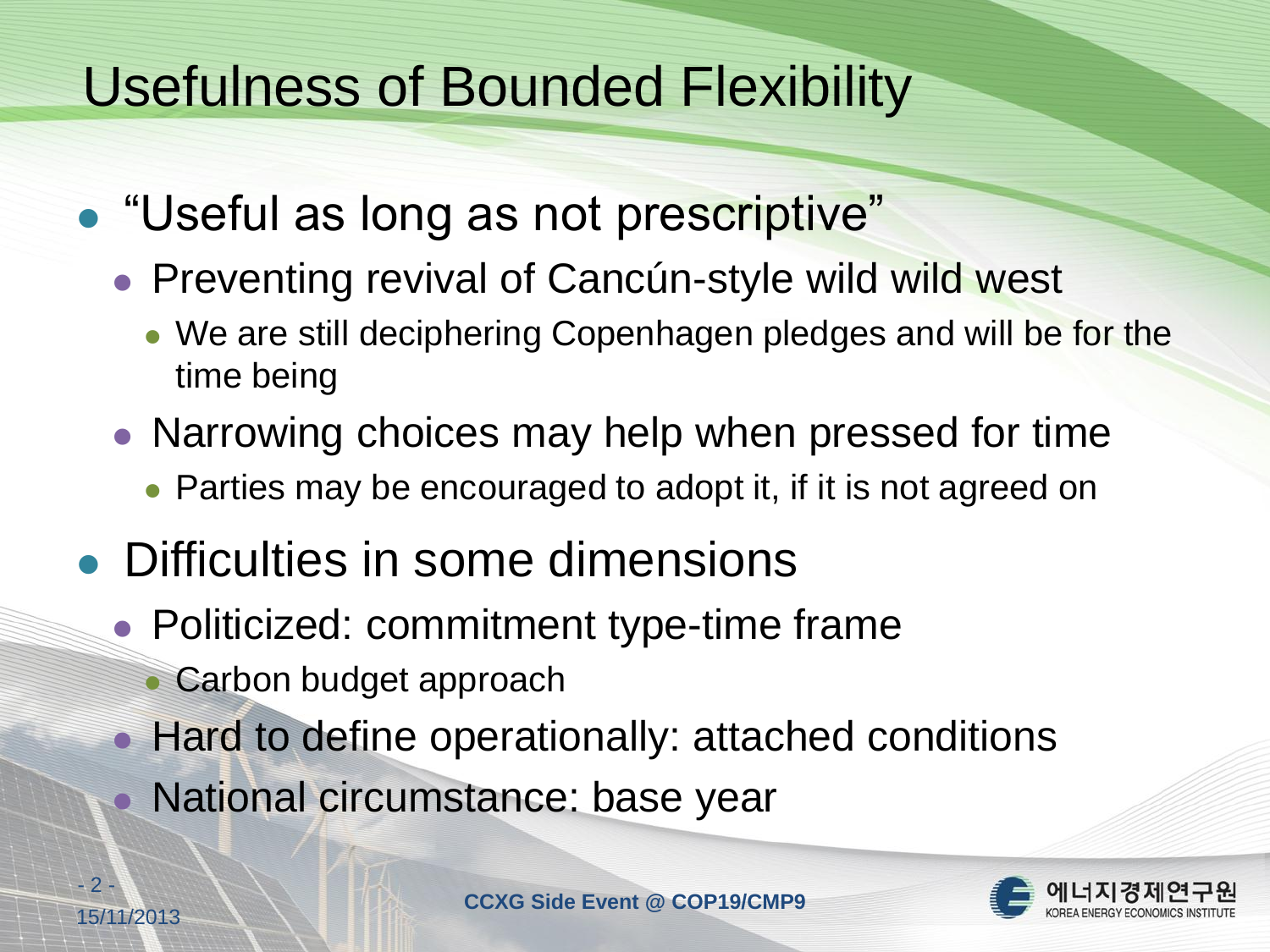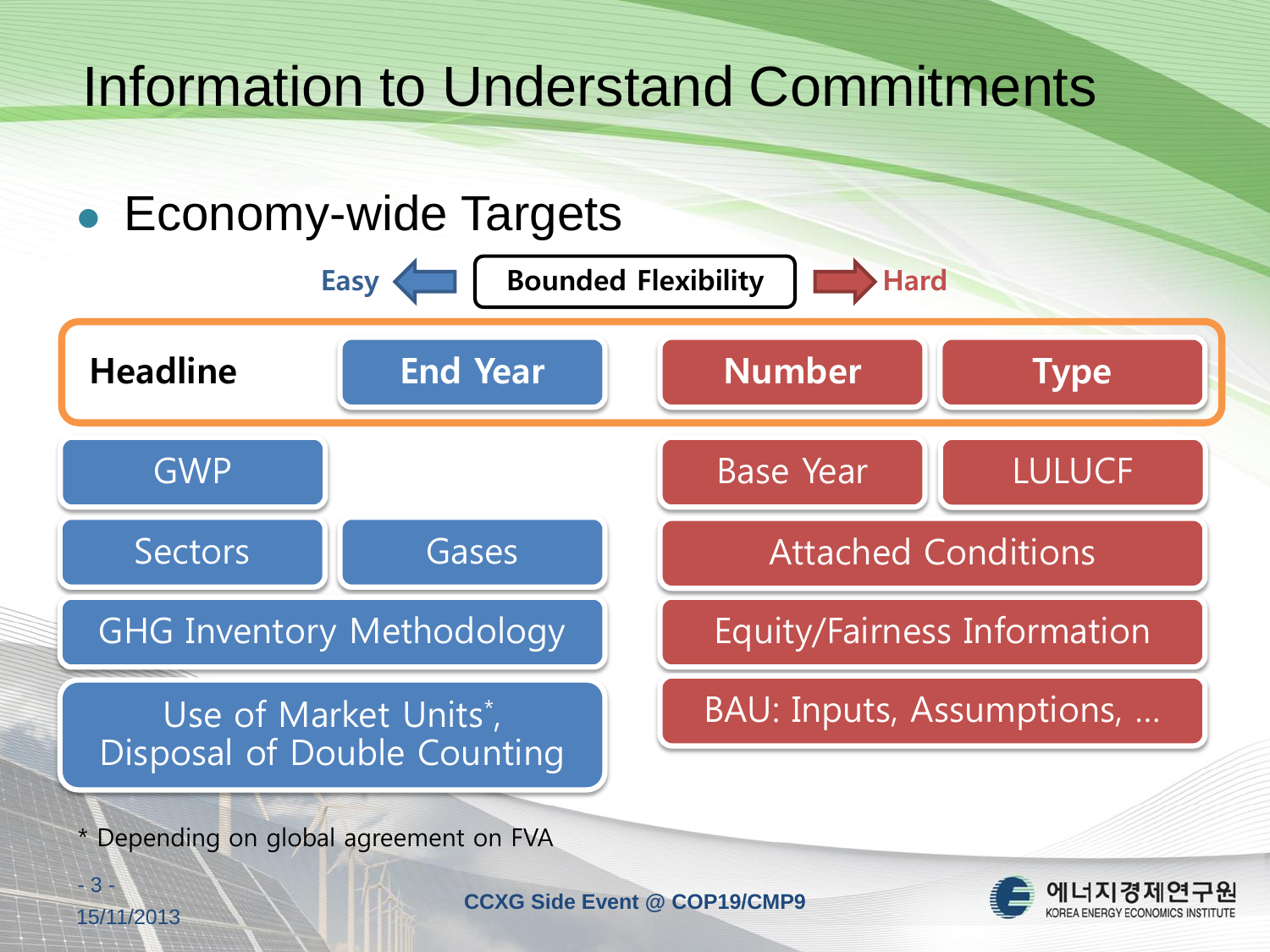#### Information to Understand Commitments

- Mitigation Actions (National/Sectoral/Regional)
	- Mostly corresponds to data fields of NAMA Registry
		- Headline: estimated emission reductions, necessary (international) support
		- Cost and other SD co-benefits, performance indicators
		- Sector, type of action, covered GHG, timeframe, etc.
	- Supplementary, but important information
		- Methodologies for GHG reduction estimation
		- Calculation of total cost, incremental cost; estimation of necessary international support



 $\mathbf{\Lambda}$  .

15/11/2013 **CCXG Side Event @ COP19/CMP9**